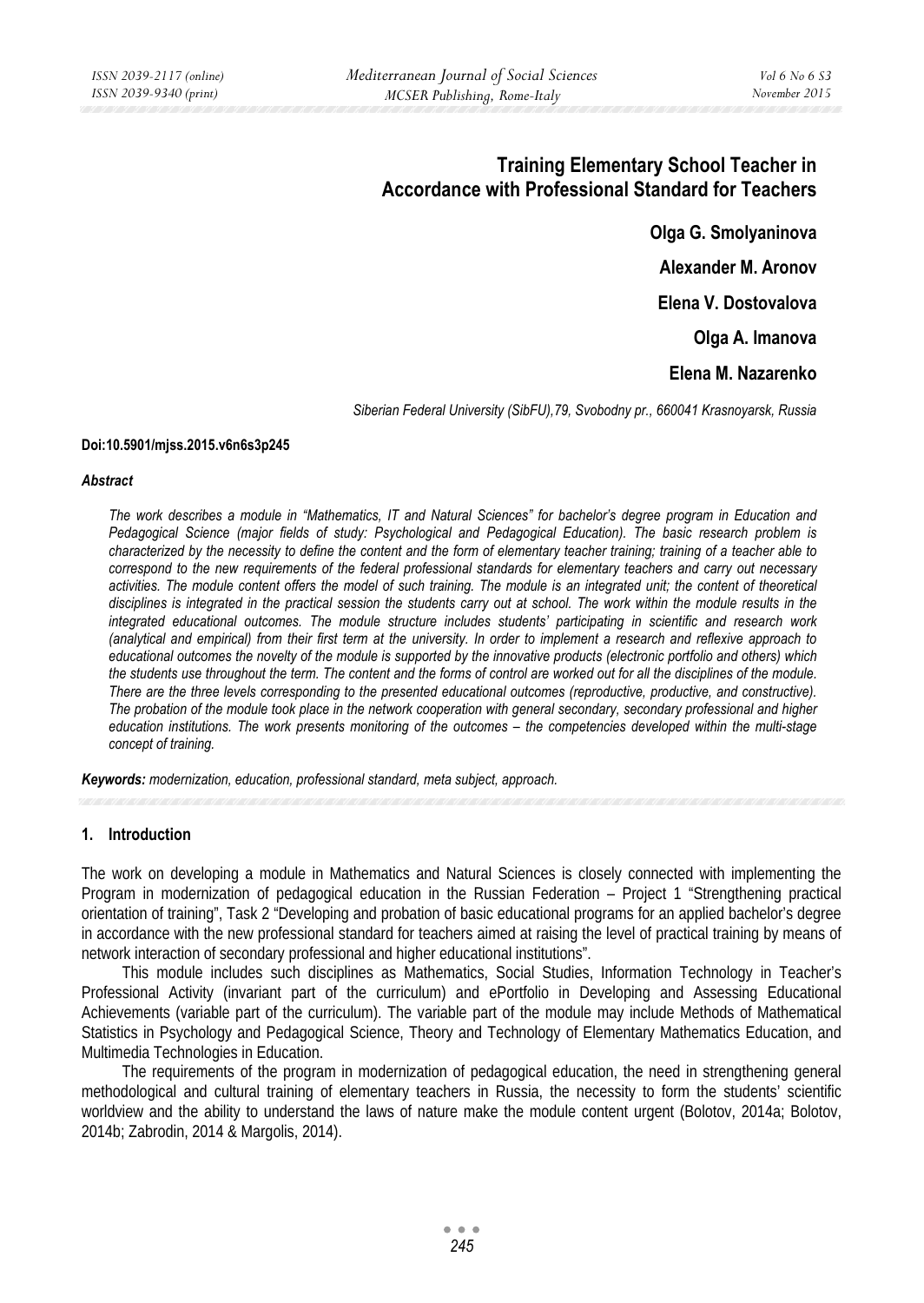## **2. Method**

In accordance with the Federal state educational standard in elementary education (Federal state educational standard..., 2009 & On approval and implementation of the federal state educational standard..., 2009) modern elementary school should be aimed at reaching personal, subject and meta-subject results within the process of teaching the basic program. In these conditions a teacher should obtain new competences. A teacher should be prepared to organizing educational activity aimed at developing the basis of theoretical thinking which lays the grounds for metasubject competences (V.V. Rubtsov, A.A. Margolis, V.A. Guruzhapov) (Rubtsov *et al*., 2010 & Guruzhapov, 2014). The basis of theoretical thinking and the general educational activities are formed in the process of organized teaching and learning activity. That is why teacher training may be described as two stages. The first stage is individual training when the trainee teacher studies subject and meta-subject tools and achieves personal results. The second stage is developing the skills and competences in forming the pupils' personal, meta-subject and subject outcomes within studying the basic program. The new approach to understanding educational outcomes defines the necessity of transforming to the activitybased paradigm in education (Guruzhapov, 2010a; Guruzhapov, 2010b; Davydov, 2000; Kasprzhak & Kalashnikov, 2014; Rubtsov, 2011; Peterson, 2007 & Continuing education…, 2005) using activity-based technologies in the process of teaching and learning (case-studies, problem-based learning, discussions, work in small groups, project work, brainstorming, etc...).

The development of the academic programs for the disciplines included in the module was carried out on the basis of the systematic activity-based approach and cultural and historical approach (Margolis, 2014a & Margolis, 2014b).

The following module objectives directly correlating with the activities set by the professional standard for teachers were discerned (On approval of the professional standard…, 2013; Professional standard of a teacher, 2014):

- formation of the students' logical thinking and communication ability;
- formation of the skills in organizing research (observation, finding regularities and proofs in separate and general cases);
- formation of the students' ICT skills:
- formation of the students' behavior skills applicable in virtual reality and social networks, formation of the students' tolerance and positive patterns of polycultural behavior;
- formation of the students' ICT competencies (ICT competence of a general user, ICT competence of a teacher, ICT competence of a subject teacher (professional ICT competence in the according professional activity)).

## *2.1 Modern state of the art*

#### *2.1.1 Competences of a teacher*

Most scientists in Europe, US, Canada and other countries believe that the main problem of training elementary school teachers is the big gap between university education and practical work. Successful teacher training programs underestimate the importance of practical skills for pre-service teachers who need to know not only what to teach but also how to teach. Many authors see the solution of this problem in strengthening practical training pre-service teachers in undergraduate programs.

In recent years many countries (UK, Australia, Canada, US and other) adopted professional standards for teachers. In the US such standards exist in some of the states, in Canada there are the standards in the provinces. In Germany teacher training standards were approved in 2004, they are different in different federal states. These documents contain a list of professional knowledge, skills and competences that demonstrate the ability of the teacher to plan the process of teaching and learning, work with children with different needs within the system of inclusive education, use different teaching and evaluation methods, set interaction with colleagues and many other characteristic features of a qualified teacher.

In Australia there are four levels in the professional standards for teachers: university graduate, qualified teacher, highly qualified teacher and leading teacher. The document consists of seven standards which are divided into three areas – professional knowledge and skills; professional practical work and professional development. The standard was developed in 2011 and put into effect in the 2013–2014 academic year. This document is also used in New Zealand (Agbenyega, 2012).

Thus we can distinguish the following teachers' competences: interpersonal, pedagogical, expert in subject matter and teaching methods, organizational.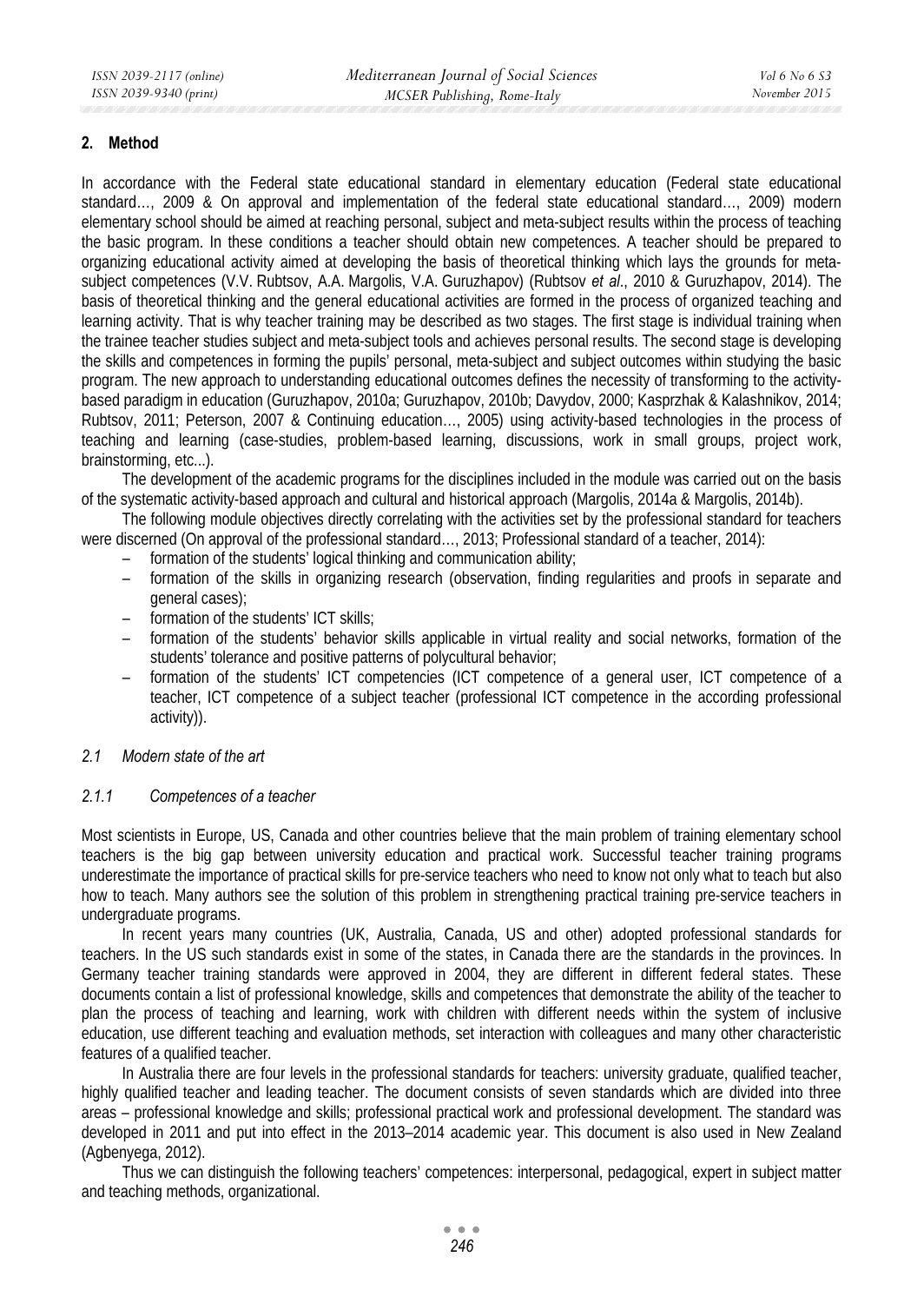These requirements may be applied to all teachers. However there may be differences. The full text of the required competences can be found on www.lerarenweb.nl.

The standard for elementary school teachers in the Netherlands implies the following competences: *Interpersonal competence* 

An interpersonally competent teacher displays good leadership. He/she creates a friendly and cooperative atmosphere and stimulates and achieves open communication. He/she encourages the students' autonomy.

# *Pedagogical competence*

A pedagogically competent teacher offers the students a safe learning- and working environment, where they find their hold and a structure for social, emotional and moral development.

## *Knowledge of subject matter & methodological competence*

A methodologically competent teacher with a thorough knowledge of subject matter helps his/her students to acquire the necessary cultural baggage knowledge every citizen needs to function as a full member in our society.

#### *Organizational competence*

An organizationally competent teacher makes sure that his/her students can work in an orderly and task oriented environment.

## *Competence to cooperate with colleagues*

Ⱥ teacher who is competent in collaborating with his/her colleagues makes a contribution to a good pedagogical learning climate in the school, to a good mutual cooperation and to a good school organization.

## *Competence to cooperate with the school's working environment*

A teacher who is competent in cooperating with people in his/her working environment realizes a good communication, involving the students' parents or guardians, as well as the companies or institutions the students have dealings with as part of their education or training.

He/she makes effective use of the school's professional network where the student's education, training or other concerns are at issue. He/she handles the contacts he/she keeps on behalf of the school with responsibility and care.

#### *Competence for reflection and development*

A teacher who is competent in terms of reflection and development gives regular thought to his/her professional views and competence. He/she keeps his/her professional practice up to date and improves it.

#### *2.1.2 Interrelation of university theoretical training and practical sessions at school*

D. Anagnostopoulos, E.R. Smith, K.G. Basmadjian from the University of Washington, Michigan State University and Fairfield University, US (Anagnostopoulos *et al*., 2010) believe that in the process of training pre-school teachers it is necessary to have close cooperation between schools and universities. Such an approach will help to avoid the gap between education at the university and practical work at school.

Kenneth Zeichner (University of Washington, US) (Zeichner, 2010) describes a new approach which became popular in the US when the university courses in training pre-school teachers are closely linked to practical work at schools. It is important not only for fundamental training of future teachers, but also for consolidating theoretical knowledge in practical work experience at school. Such approach implies the necessity of both fundamental and practical training.

R.C. Pianta, B.K. Hamre (University of Virginia, US) agree that regular monitoring of the teaching and learning process improves the quality of teacher training. Standardized monitoring includes the analysis of teacher-student interaction, analysis of the mistakes, identification of prospective students' achievements, suggestions on improving the work of a teacher to increase the learning outcomes. This is a prospective method athough it requires considerable research investments (Pianta & Hamre, 2009).

Scientists from the University of Johannesburg, South Africa S. Gravett N. Petersen and G. Petker (Gravett *et al*., 2007) studied the opinions of university teaching staff and students. This study shows that there is the need in strengthening practical component in teacher training, it demonstrates the urgency of close cooperation between the world of science and the world of practice.

A problem of close interrelation of science and practical work is considered in the work by E. Henning and S. Gravett (Henning & Gravett, 2011) (Center for Education Practice Research, University of Johannesburg). Such approach allows university and college graduates make the first steps in their practical work as teachers.

Great Britain has a centuries-old traditions in education, but a system of teacher training was formed only in the XXth century. Whithin implementing the principles described in the Bologna Declaration the UK managed to maintain the specific features of the national higher education system, in teacher training in particular.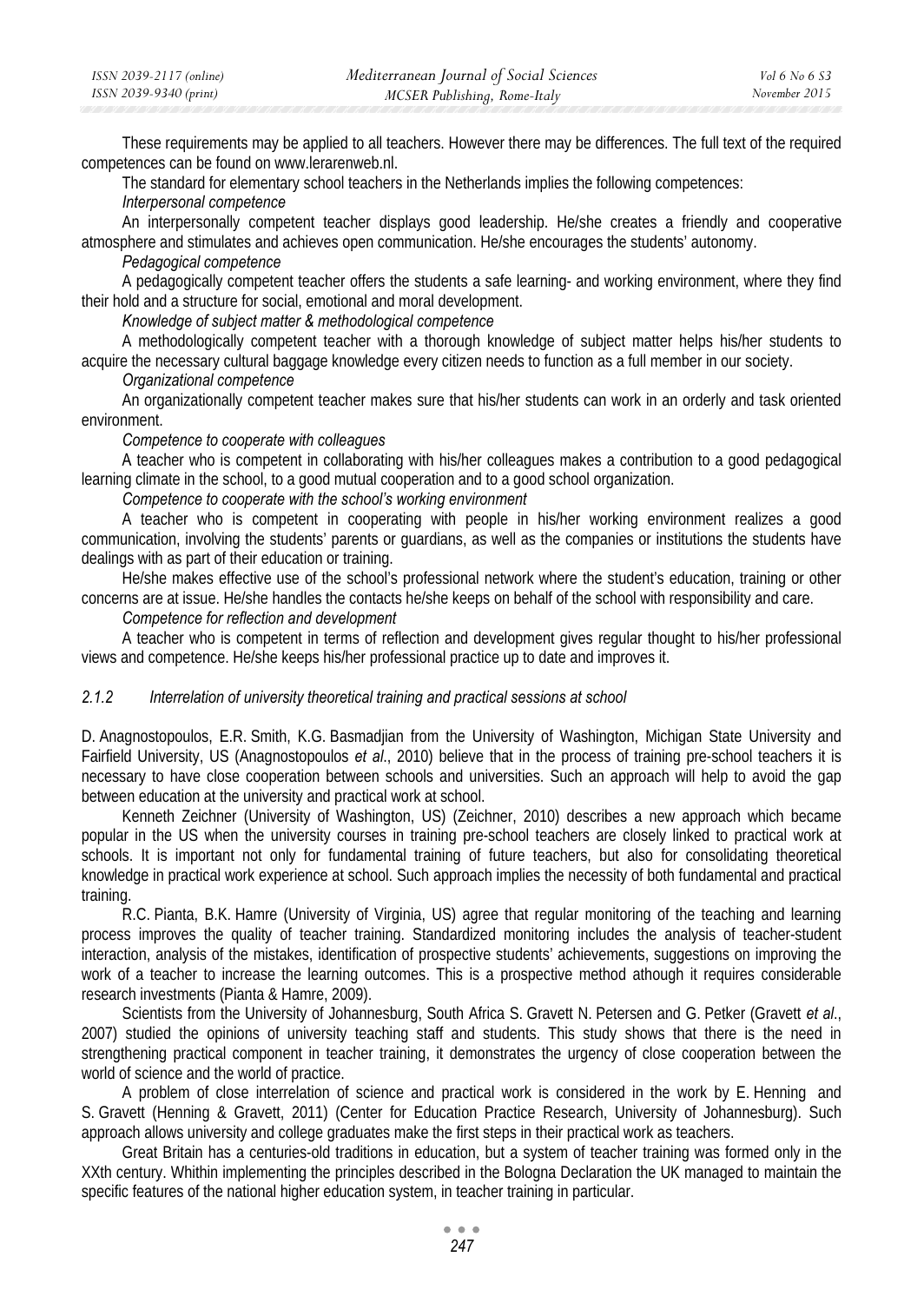The system of teacher training in the UK is constantly being reformed and improved. One of the innovations is professional standards for teachers developed by the Department for Education and Training and Development Agency for Schools (TDA) used in England since 1998. Over the decade these documents have been repeatedly revised (the latest version 2007).

In the UK continuing education is a common practice, it is focused on the employers' requirements. Unfortunately this approach limits teachers' professional development to social networks, professional associations, schools, universities, businesses, local communities, authorities, etc. This problem is disclosed in the work by D. Gleeson, J. Hughes, M. O'Leary and R. Smith (University of Wolverhampton, UK) (Gleeson *et al*., 2015).

Modern Swedish universities offer students a variety of organizational models in teacher training. Modular training programs and cyclic structure of curricula are widely spread for teacher training.

A new model of teacher training implies that universities carry theoretical training of teachers and practical training takes place at schools (Stronge, 2013).

Study of theoretical training of pre-service teachers was carried out at the Gothenburg University and Kristianstad University, Sweden by G. Brante , Olander M. Holmqvist, P.-O. Holmquist and M. Palla (Brante *et al*., 2014).

Recently in Australia much attention is given to theoretical training of pre-servicem teachers, to the process of transfer of theoretical knowledge into practice. The work by J. Agbenyega (Monash University, Australia) contains recommendations on how to improve the practical sessions of pre-service teachers (Agbenyega, 2012).

## *2.2 Innovative character of the module*

Innovative character of the module is displayed in applying the activity-based approach; orientation on the new professional and educational standards; students' involvement in research work from the first term as the necessary part of the disciplines. Analytical and empirical research work is part of the students' practical course. In the process of study students' academic knowledge is employed within their practical work at school. There is the transition from the disciplinary approach toward integrative approach. Within the integrative approach a module is regarded as one unit, the content of theoretical disciplines is displayed on the example of practical work at school; integrated educational outcomes are presented as module outcomes.

The novelty of the module comprises innovative products which are developed and used by the students (realization of the scientific and reflexive approach towards educational outcomes) within the term. One of the outcomes is an ePortfolio which the students start at the beginning of the first term within the course in ePortfolio in Developing and Assessing Educational Outcomes. ePortfolios are used within the whole period of study. The novelty includes the changeable module structure, the opportunity to construct the theoretical part of the module individually and present the results of practical and research work carried out within the module. The students' portfolio presents the results of educational, scientific and social activities of the students within the whole period of study and helps in planning individual educational and scientific trajectory.

Network interaction with secondary schools, secondary professional and higher educational institutions of Krasnoyarsk takes place within the module.

Network interaction is realized by means of using educational resources:

- electronic library system of SibFU (access to learning and methodological materials in Mathematics, Information Technologies in Teacher's Professional Activity, ePortfolio in Developing and Assessing Educational Outcomes);
- elearning systems of SibFU (http://e.sfu-kras.ru/) on the basis of LMS Moodle (electronic courses in ePortfolio in Developing and Assessing Educational Outcomes, Information Technologies in Teacher's Professional Activity);
- interaction with schools and pedagogical colleges in organizing and holding projects, events, regional Olympiads in Mathematics and IT, conferences (including virtual conferences), holding webinars and consultations (e.g. on creating an ePortfolio at the web-site of the Institute of Education, Psychology and Sociology, SibFU)).

The specific feature of the module is its practical character. The module contains such practical assignments as laboratory works and practical studies the students carry out while studying the module disciplines. Active methods of teaching and interactive lectures are used extensively within the module.

Lecture materials, test materials and self-study materials are presented in the university elearning system which gives a student more opportunities to study the material independently; and supplies a teacher with more instruments to set instructional discipline by using control tools. The elearning system may be used for feedback and communication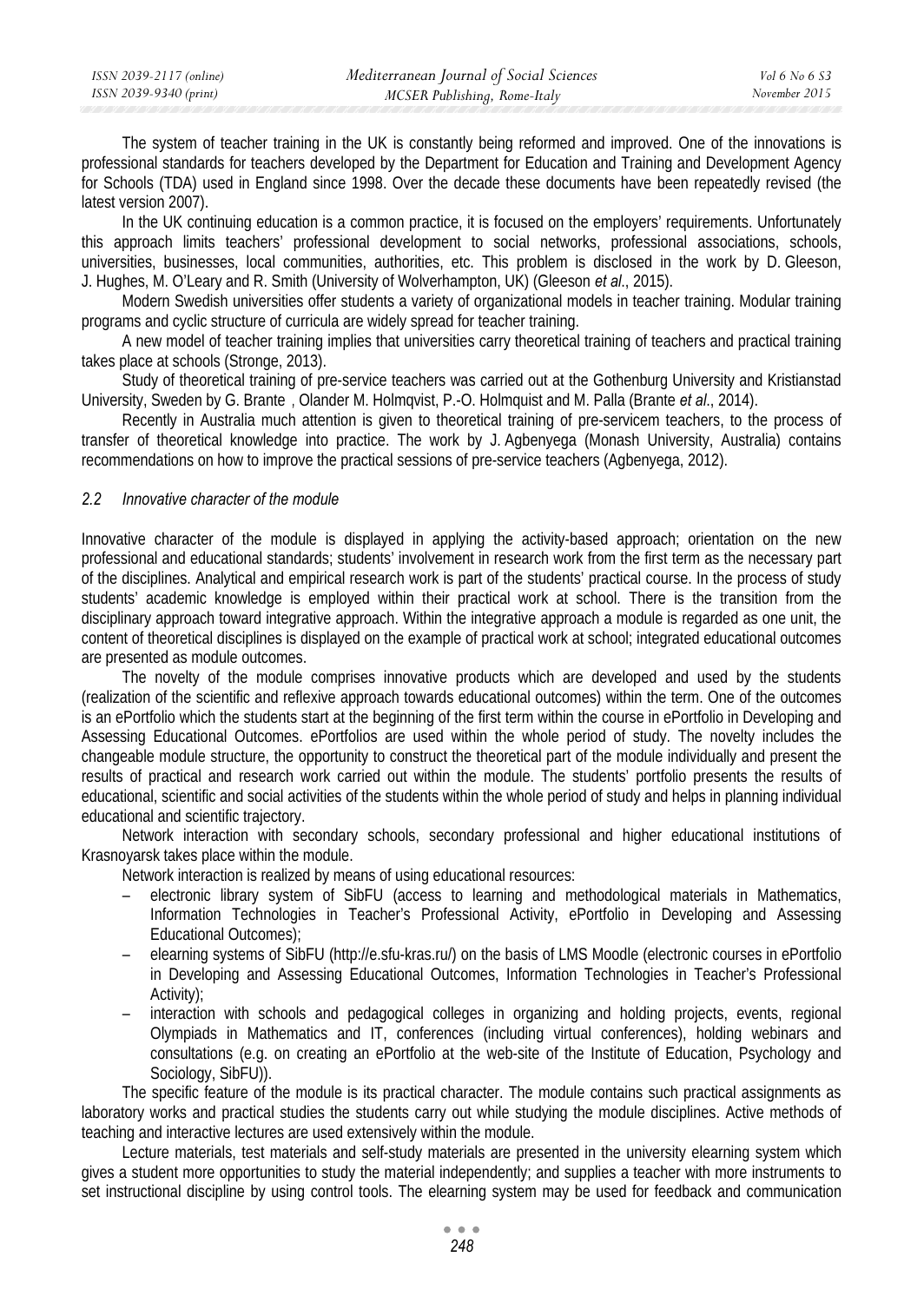both with students and colleagues.

Developing the skills obtained within the work at the module disciplines continues through the period of practical session when the students carry out the tasks set by the teaching staff. The students enrich their *personal electronic portfolios*. Electronic portfolio is used as an assessment and self-assessment tool for evaluating educational outcomes; and as a professional development tool.

## *2.3 The outcomes of the module*

The module curriculum is aimed at satisfying the requirements set by the professional standard for teachers (Professional standard for teachers, 2014), requirements set in the Federal state educational standard 3+ in psychological and pedagogical education (elementary teacher) (Federal state educational standard…, 2013) and Federal state educational standard in general elementary education (Federal state educational standard…, 2009 & On approval and implementation of the federal state educational standard…, 2009).

Table 1 presents correlation between educational outcomes (professional activities in accordance with the professional standard for teachers) and the types of activities carried out by the students while studying the disciplines of the module.

**Table 1.** Educational outcomes and types of activities carried out by the students in the process of studying the disciplines of the module.

| Educational outcomes (work)                                                                                                                                                                                                                                                                                   | Types of activities                                                               | Module content                                                                                                                          |
|---------------------------------------------------------------------------------------------------------------------------------------------------------------------------------------------------------------------------------------------------------------------------------------------------------------|-----------------------------------------------------------------------------------|-----------------------------------------------------------------------------------------------------------------------------------------|
| W.1.8. Formation of the ICT skills.<br>"Professional standard for teachers".<br>3.1.1. General pedagogical function. Training.                                                                                                                                                                                | - Observation.<br>- analysis,<br>- reflexion,<br>– using ICT                      | Information Technology in Teacher's Professional<br>Activity, ePortfolio in Developing and Assessing<br><b>Educational Achievements</b> |
| W.3.10. Working out and realization of the programs in developing<br>general teaching and learning activities, templates and values of social   - Observation,<br>behavior, behavior skills in virtual reality and social networks.<br>"Professional standard for teachers".<br>3.1.3. Developmental activity | - carrying out micro<br>research                                                  | Mathematics, Social Studies                                                                                                             |
| W.4.1. Developing logical thinking and communication ability.<br>"Professional standard for teachers",<br>3.2.4. Module "Subject Training. Mathematics"                                                                                                                                                       | - Observation.<br>– analysis,<br>– reasoning,<br>- carrying out micro<br>research | <b>Mathematics</b>                                                                                                                      |

On completion of the module a student will be able to *demonstrate*:

- thinking and communication skills (credit requirements include completion of the credit task);
- skills in carrying out a micro research within the disciplines of the module, and organizing elementary pupils to carry out research work (materials revealing the pupils' participation in the micro research), references and media materials proving the student's participation in organizing the pupils' micro research;
- the ICT skills (creating, taking part in and writing blogs, creating wikis and web-sites);
- behavior skills applicable in a virtual reality and social networks, developing tolerance and positive patterns of polycultural behavior (distance group projects, blogs, web-sites, wikis, ePortfolio, and web 2.0 technologies);
- skills to employ modern psychological and pedagogical technologies based on the laws of personal development and rules of behavior in real and virtual environment (social networks and blogs);
- ICT competences: general user competence, general pedagogical competence, subject based ICT competence connected with professional ICT competence (documents worked out in different program environments).

The disciplines of the module are interconnected by the cross-cutting content issues:

- methodological (realized by means of different stages of the scientific method (observation, measuring, setting questions, working out a hypothesis, solving problems in accordance with the given models, planning and carrying out experiments));
- information (search, selection, processing information, preparing to create a multimedia educational environment, preparing a self-presentation, project tasks which include presentation and discussion);
- applied (performing the tasks aimed at strengthening the received knowledge, preparation for competitions, organizing teacher training in two stages, construction of new educational paradigms).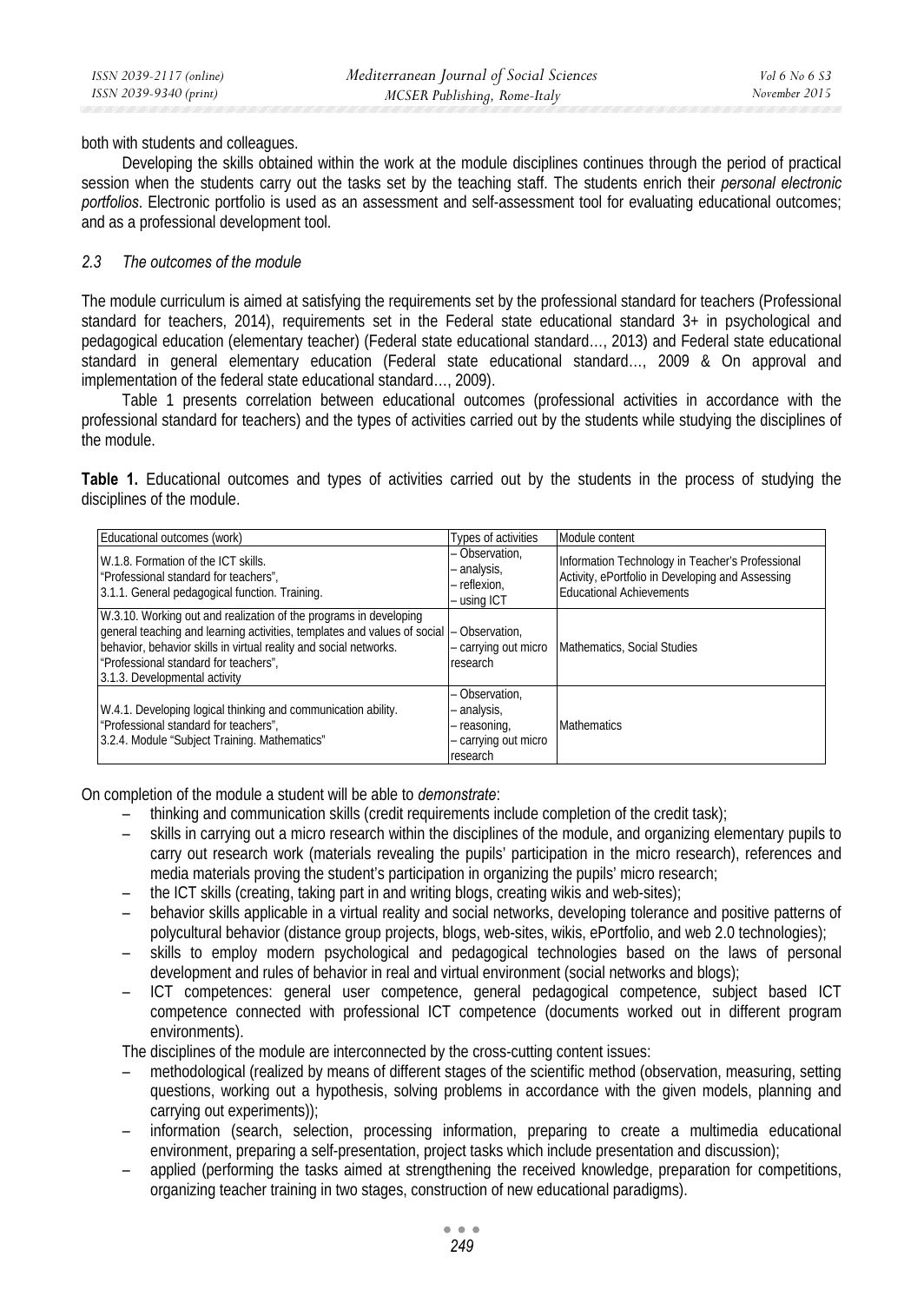The disciplines of the module are interrelated by means of the content with the disciplines from the other modules within the basic bachelor's degree curriculum in Psychological and Pedagogical Education (Elementary teacher). The module we describe lays the ground for these other modules and simplifies further training.

## *2.4 A course in Mathematics*

A course in Mathematics gives experience and methodological grounds to understanding modern innovative approaches toward education on the example of teaching Mathematics. The course is connected with such disciplines as Theory and Methods of Teaching Mathematics; General Teaching and Learning Activities in Mathematics.

In teaching Mathematics reflexive and analytical approach is used (e.g. define the means for solving the problem – for a student; and organize this work – for a teacher). It implies organization of self study lessons when the students are offered a set of the research topics to choose and carry out a micro research to develop activity-based approach in education. The received experience may help students in writing course papers and final projects.

Every student's research experience is assessed by the teacher, the teacher provides consultancy support when it is required, individual or within the academic sessions; the students also study "perfect works". There are two assessment systems: traditional one ("credit") and multi-level system. The levels are "reproductive", "productive" and "constructive"; they are discussed with students and demonstrated on the example of small research works in a specific discipline (Mathematics).

Thus, the student has the opportunity to focus not only on formal assessment, but also on the assessment of the content (level); students having received a formal satisfactory assessment have the opportunity to deepen their research and make it more specific. In addition, each student is required to submit two analytical reports on the two micro research works (in the electronic form), the students also complete reflective reports concerning their activity within the micro research works. A reflective report allows reconstructing the level the student had at the beginning of the university training.

The typical statements are: "I chose this task because I found it more interesting and less complex"; "Initially the task was a" brain explosion" because it was not easy to assess how difficult it is"; "The problem was how to describe correctly the process of finding the decision"; "After reflection I realized that I need to learn to transform the logical problem from images into figures, compose formulae and structure information"; "It was necessary to stop doing a lot of unnecessary work…; then we felt glad and proud we did what at a first glance seemed difficult".

# *2.5 A course in Social Studies introduces*

A course in Social Studies introduces the students to logics and history of theoretical ideas about the laws of nature and which way people use the laws of nature in their practical work. For future elementary teachers it is important to be aware of modern scientific approach to understanding society and non-empirical constructs for studying objective reality. This course is connected with such disciplines as Philosophy, Methods of Teaching Natural Science (The World Around Us) in Elementary School, Developing Personal Qualities and Meta Subject Abilities in Elementary School.

A course in Social Studies is aimed at 1) working out experience in quasi-research work, in solving training problems; and 2) forming a general understanding of the principles according to which a scientific research is organized, and the methods of scientific knowledge construction.

In terms of content the aim of the course is to study the origin and evolution of the most important concepts of natural science, the history of scientific research methods and a scientific method formation. It also traces the relationship of different fields of natural science, the most important scientific achievements of the XX century and scientific challenges.

The objectives of the discipline are:

- 1. Developing the students' system-based understanding of the interaction between theoretic and empirical knowledge.
- 2. Introduction into logics and the history of scientific (physical in the first place) notions. Introduction into theoretical description of the world around us.
- 3. Constructing system-based understanding of a scientific research as a cyclic process including systematization of results of the empirical research and observation, making hypotheses on the mechanisms of the researched subjects, verifying hypotheses, presenting and modification of theories and natural laws as the highest level of a scientific research.
- 4. Developing the skills in setting a research problem, carrying out the research of simple physical objects and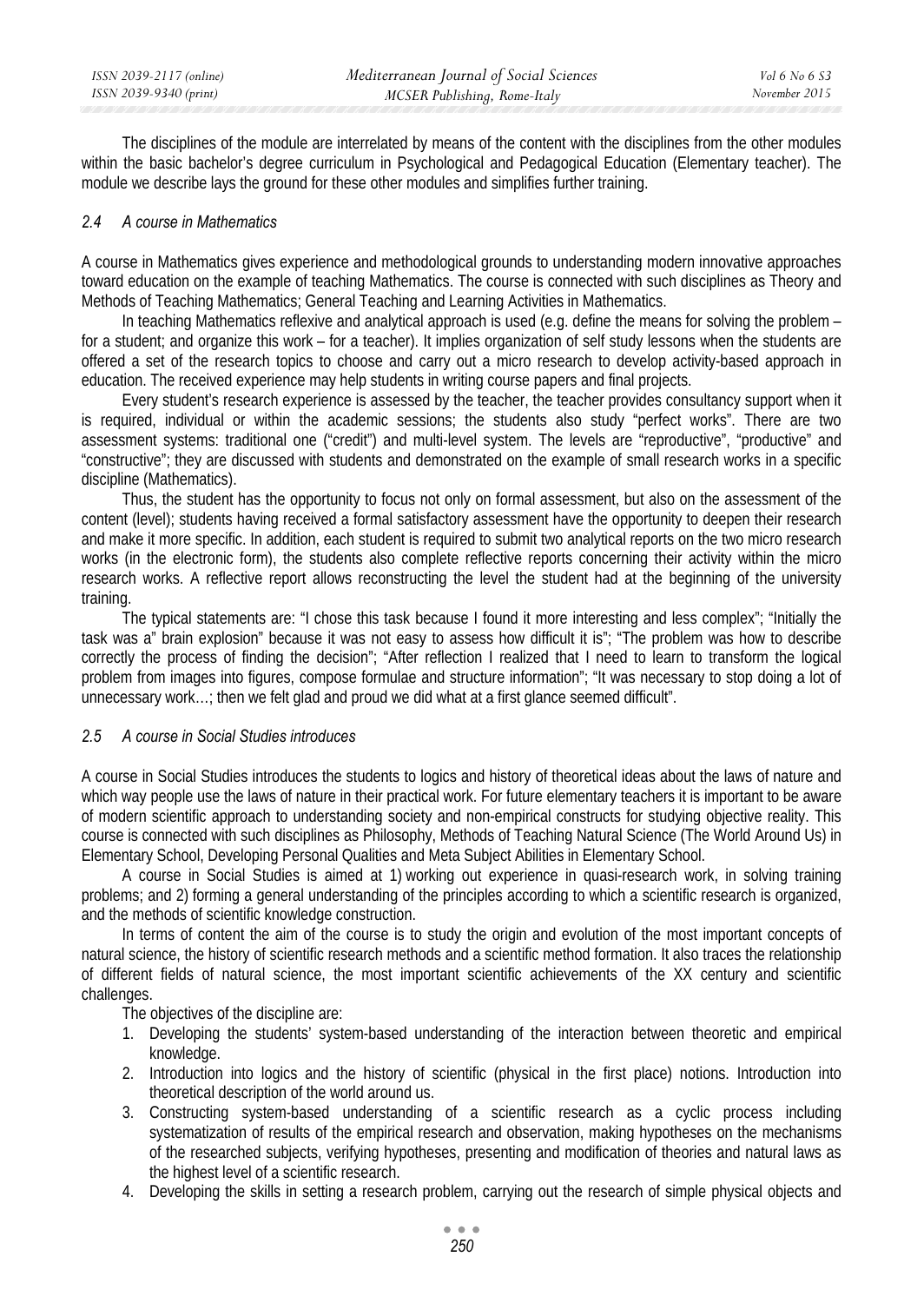describe the process and the results of the research.

The expected outcomes of the discipline:

- The skills in logical thinking and communication, understanding of the important role of this ability and its value.
- The skills in organizing the research cycle observation, disclosing regularities, making a hypothesis, experimental work.
- Fundamental understanding of the world structure and the ability to use this understanding in discerning particular natural scientific problems.
- Assessment of educational outcomes is carried out in the form of defending the students' reports on the chosen topic.

The basic educational outcome of the disciplines such as Mathematics, Social Studies is acquiring competences (of different levels) in carrying out observation and doing a micro research.

# *2.6 A course in Information Technologies in Teacher's Professional Activity*

At present the efficient use of the entire spectrum of available information and communication technologies is taking the leading position in the system of professional competences of a teacher. The course realizes interdisciplinary approach to humanitarian disciplines of students' fundamental training. It creates conditions for strengthening the courses in ePortfolio in Developing and Assessing Educational Outcomes and Multimedia Technologies in Education.

The goals of the course in Information Technologies in Teacher's Professional Activity are:

- 1) teaching the basic methods and tools of using modern IT for scientific and research work and teaching and learning activity;
- 2) formation of professional responsibility of a teacher-to-be for using ICT tools in the professional activity.

The course is devoted to methodological foundations of informatization in education and the problems of implementing particular information technologies in everyday scientific and pedagogical practical work.

The course is focused on the modern trends in developing electronic learning environments (LMS, CLE) and allows understanding and discussing issues of how the students' information and communicative competences are formed and professional thinking is developed.

A course in Information Technology in Teacher's Professional Activity allows the students to obtain and demonstrate such outcomes as:

- Giving definitions to the basic terms, studying the components and functions of information school learning environment.
- Selecting and using the necessary types of educational materials.
- Using information technology tools for professional communications, information management, self-education.
- Selecting appropriate ways of presenting educational materials by means of information technology.
- Using social media services when creating personalized teaching and learning environment.

The course has a structured block of students' independent work which includes follow-up, motivating and creative problem-oriented tasks for independent work. Students' independent work is aimed at deepening the student's knowledge. It includes:

- work with the lecture material, search and review of the literature and electronic sources of information on a given topic within the course structure,
- homework,
- working out materials for seminars,
- preparing materials for tests, colloquiums, exam.

Creative independent work may include the following types of tasks devoted to the basic course topics:

- search, analysis, structuring and presentation of information;
- implementing a project, work at an interdisciplinary projects;
- research work and participation in student research conferences, seminars;
- analysis of scientific publications on the topic specified by the teacher;
- analysis of statistical and empirical data on a given topic, carrying out calculations, preparing schemes and models on the bases of statistical data.

To assess the quality of educational outcomes of the discipline there are the following test materials (assessment tools): questions for assessing the initial level; control questions for practical sessions; questions for self-control; test questions; exam questions, etc.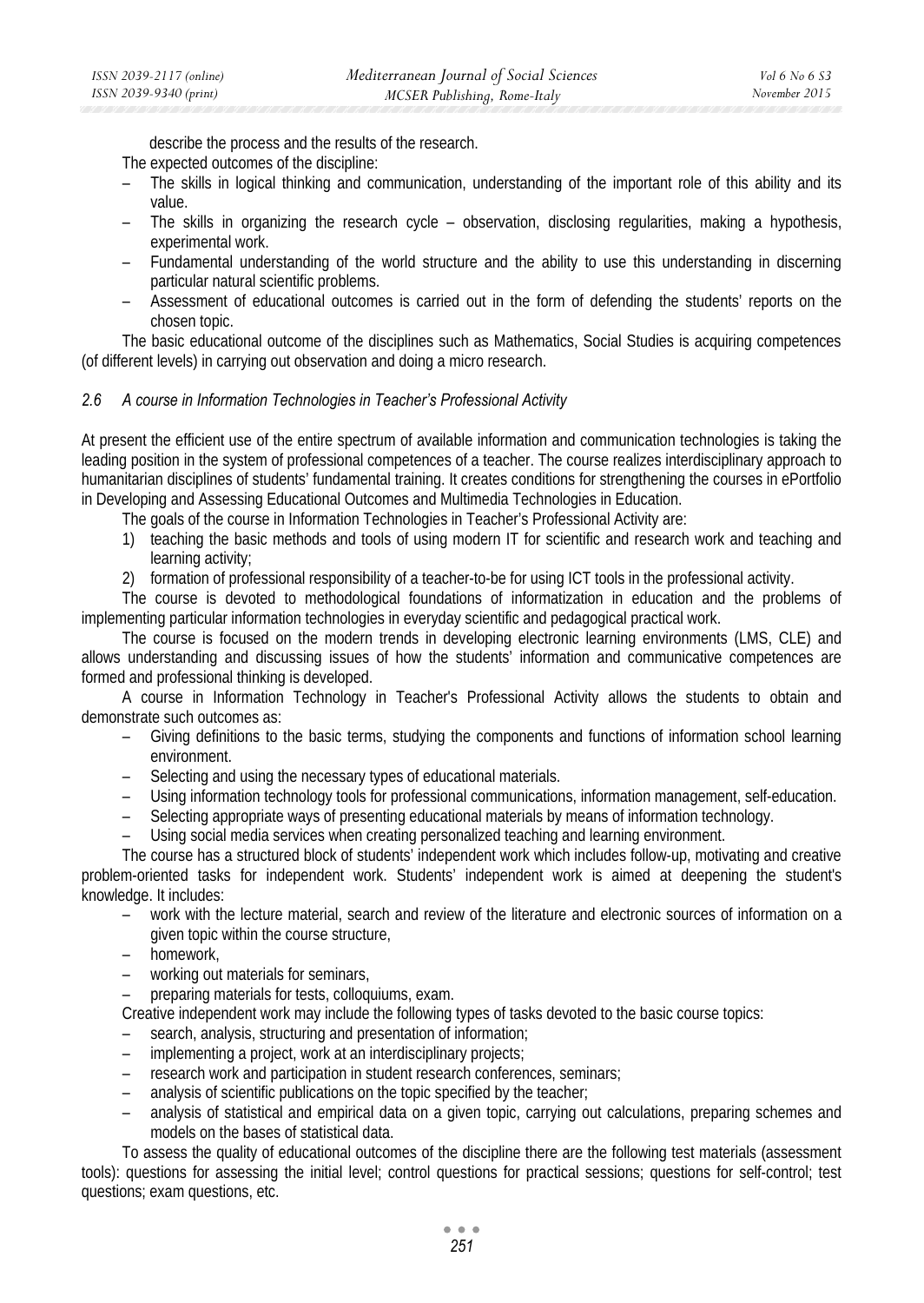In teaching the course the following assessment tools are used:

- 1. Aural forms (survey; general questioning; individual questioning; conversation; mutual interviewing; public speaking, debates; interviewing).
- 2. Written forms (short-term (dictation); solving professional problems; testing; essay writing; supportive notes; tasks based on situations).
- 3. Practical (work with handouts; work with equipment (netbooks, digital laboratories PROClass, testing system PROLog, digital microscope, camera, projector, etc.), training and pedagogical practical sessions).
- 4. Complex (theoretical generalization; educational projects; research projects; portfolio; self-control sheets).

#### *2.7 A course in ePortfolio in Developing and Assessing Educational Outcomes*

A course in ePortfolio in Developing and Assessing Educational Outcomes was included in the variable part of the curriculum. Notwithstanding this fact it is significant both in terms of technology as students study the tool – the ePortfolio technology – which will be used within the whole period of university education; and in terms of methodology since it forms an understanding of the digital identity in the virtual environment and affects information security issues, evaluation and self-evaluation methodology. Involving the students in studying the advanced methods of assessing individual progress motivates elementary school trainee teachers to understand and study modern concepts of open education in a multicultural environment, it allows perceiving e-learning as a modern context for modernization of education.

The content of the discipline is connected with a course in Information Technology in Teacher's Professional Activity from the module devoted to Natural Sciences and with the disciplines represented in the following modules of the basic educational curriculum such as Methods of Assessing Students' Outcomes, Modern Educational Technology in Elementary School, Teacher's Professional Development Planning, Developing Pupils' Personal Characteristics and Metadiscipline Skills, Multimedia Technologies in Education.

The objectives of the discipline:

- 1. Formation of knowledge about the opportunities of ePortfolio for developing and assessing educational achievements, the specifics characteristics of ePortfolio design in different software environments, methods of presentation by means of ePortfolio, different software to create ePortfolios, modern methods of assessing individual progress of a student.
- 2. Formation of skills in developing individual pupil's ePortfolios and teachers' professional ePortfolios, in structuring ePortfolio for assessing pupils' individual achievements, in presenting the achievements and systematization of materials presented in the ePortfolio.
- 3. Developing the skills in creating ePortfolio in the open source environments (MAHARA); using modern software for designing ePortfolio materials.

While studying the course the students get involved in analyzing the existing teachers' and students' ePortfolios, articulate their own project ideas on the structure of ePortfolio for various educational purposes.

The discipline involves interactive methods of teaching which concentrate on the activities, high level of motivation, depth of the knowledge, communication skills, ability to work in a team, and the development of individuality.

In the course of studying the discipline students complete a large number of tasks independently; these tasks are aimed at making the process of teaching and learning more individual and develop creative activity of the elementary school trainee teacher.

The content of the course in ePortfolio in Developing and Assessing Educational Outcomes contributes to the formation of the students' knowledge, skills and competences helping to realize elementary education programs developed in accordance with the Federal state educational standard in elementary education. The course teaches the students to design their own individual lifelong learning trajectories; develop educational projects; consider career planning and promotes inclusion in the social electronic environment.

An ePortfolio created by a 1<sup>st</sup> year student is updated and used by the student during the entire period of study (for recording and assessing educational outcomes; presenting achievements and various activities within practical sessions, pedagogical and research experimental work; performing final qualifying works, for planning further education and career).

The success of the bachelor's program student in studying a course is measured by assessing current outcomes and final assessment – defending a personal ePortfolio (credit).

Current work includes laboratory studies (developing ePortfolios in different software environments and working out ePortfolio materials, designing an elementary pupil's ePortfolio for realizing a pupil's individual educational trajectory and reflecting his/her creative potential, etc.); students' independent work (doing assignments and tests implemented in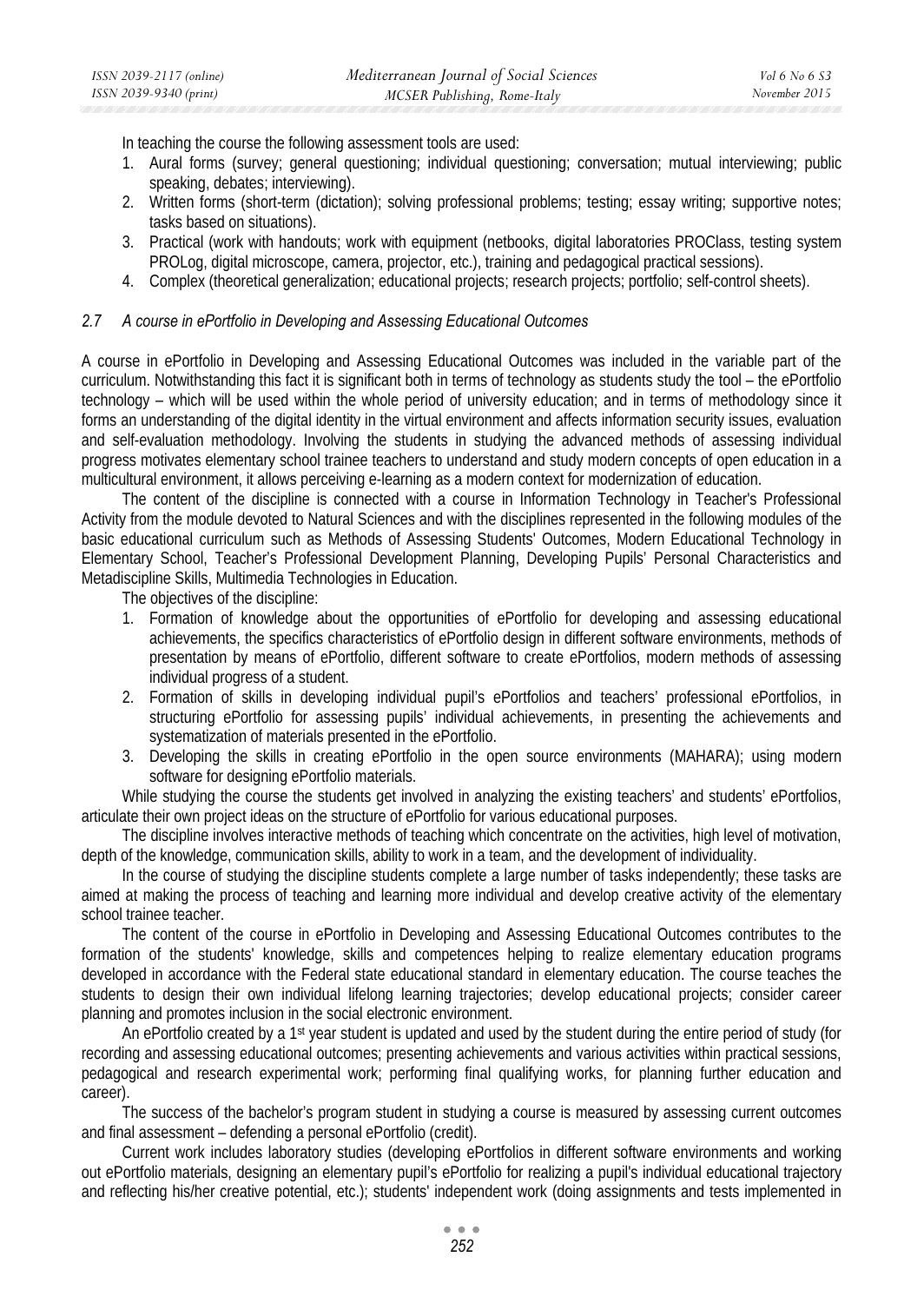the SibFU e-learning system).

Independent students' work include tests in the SibFU e-learning system, work on their personal ePortfolios, teacher's and pupil's ePortfolios, essays "Why did I chose this field of study", "E-portfolio in my future professional activity", and creating reflective materials. Presenting the results of the students' independent work takes place in class with the help of presentation equipment. Every kind of work is evaluated according to the certain criteria.

## *2.8 The interdisciplinary character of the module*

The interdisciplinary character of the module and interrelation with the other disciplines of the other modules may be revealed on the example of a course in a Foreign Language (a module devoted to Humanitarian and Economic disciplines).

A course in a Foreign Language allows students meeting modern requirements of the labor market. Students study to use a foreign language for educational, scientific and professional purposes.

The goal of the course is developing skills in intercultural communication for professional purposes. Among the objectives there are:

- Developing skills in auditing, reading, writing and speaking.
- Using a foreign language as a means of intercultural communication for everyday, business and professional communication.
- Studying cultural specific features, reading authentic texts, developing skills in logical thinking and making conclusion on the material of foreign and native languages.

A course consists of in-class lessons and independent work. Independent work comprises nearly 60% of the student workload and includes reading and summarizing texts, making topical dictionaries, schemes, exercises, preparing reports, writing essays and making presentations. Students in their independent work use a course book and other sources of information including network resources. The students employ the skills they get within a course in Information Technology in Teacher's Professional Activity.

Topics for student essays are: "Introducing yourself", "The way we live – my home town, city or village", "My future profession. What do you want to do?", "Everyday life – having a lot to do", "My university", "Education". While writing the essays the students carry out reflexive work on their background, strengths and weaknesses, university study and plans for future: they employ the skills they get within a course in ePortfolio in Developing and Assessing Educational Outcomes.

A course in a Foreign Language employs ePortfolios for organizing and structuring independents students' work and for organizing reflexive activity. The students place their works in their ePortfolios, a teacher gives feedback, then correction work is done by the student in case of necessity. ePortfolios are used for feedback, interaction and for storing the artifacts. The works placed in the students' ePortfolios are part of the current, intermediate and final assessment. An ePortfolio is used for students' assessment and self assessment.

A course finishes with an examination. While preparing for an examination the students get ready to discuss the following statements and questions:

- Common life problems how do I cope with them?
- My future how do I see it?
- Tell about one very important event in your life.
- Why did you choose pedagogical profession?
- What peculiar features does the educational system in Russia have?

While analyzing the educational outcomes of the course in a Foreign Language the students learn to operate with English scientific terms, description of the academic process at the university and a practical course at school involves a research the students do and lays the ground for Business English and English for Specific Purposes. Here a course in a Foreign Language approaches Social Studies.

#### *2.9 The Intermediate (current) and final assessment*

The basis of the intermediate (current) and final assessment lays quantitative assessment system (calculated in points) and the system assessing the level of the students' competences. A systematic monitoring of the current students' work and monitoring of the students' activities are carried out.

The reflective materials presented in the ePortfolios in the beginning of the module allow reconstructing the original level and the expected learning outcomes of the module. These are some examples of statements: "When I was at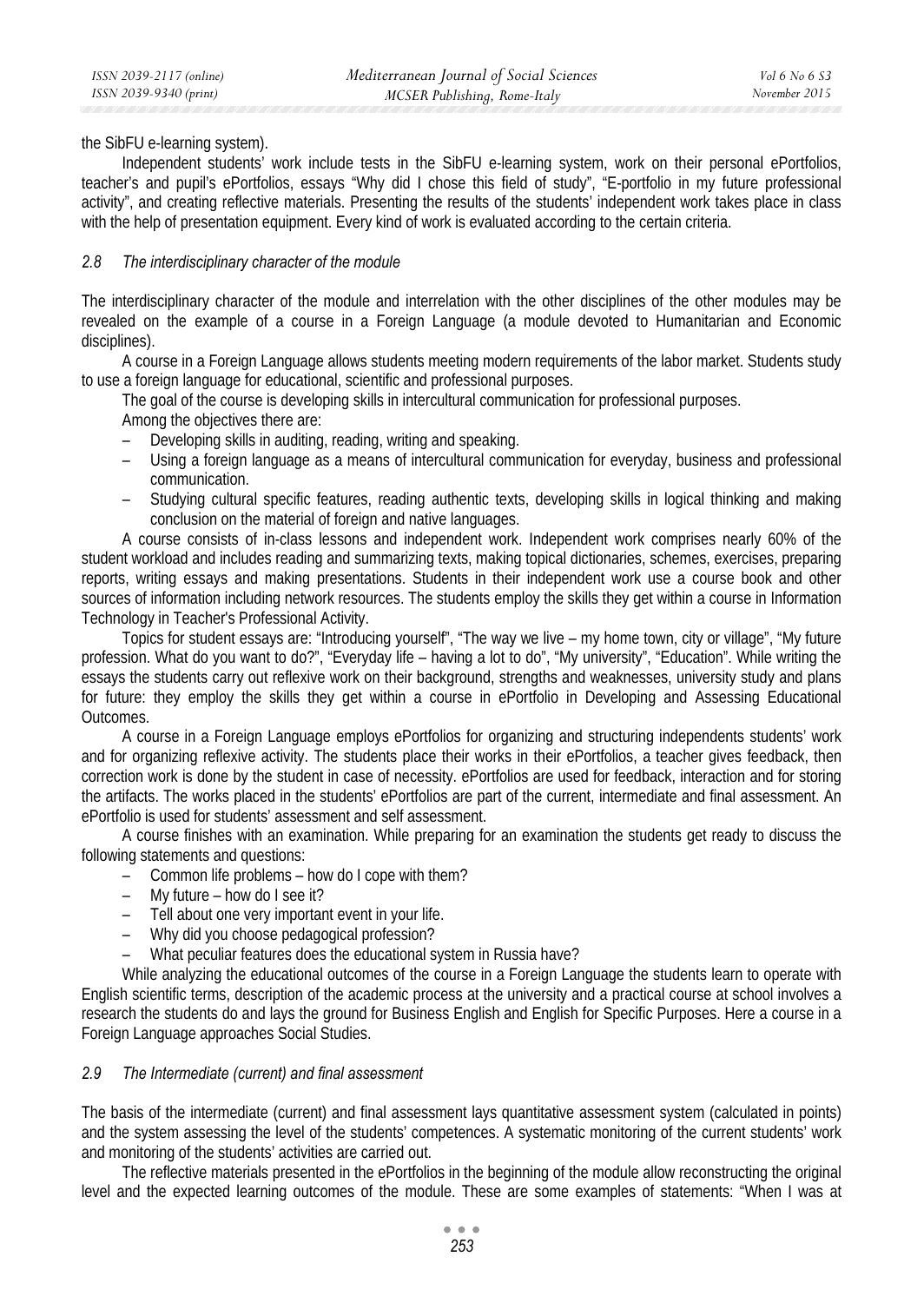school I had a paper portfolio for documents. There I kept my certificates and diplomas. Now I know that it is possible to transform these documents in the digital form and store them all in the "electronic portfolio", which is very convenient. I did not know kinds and types of portfolio before, I did not know much. This is a new subject to me", "At school we worked with other programs, here at the university we are working with the SibFU platform, we study what we will be working with in future, both teachers and pupils, and we definitely need to figure it out. My knowledge in IT was useful, but I learned a lot about software", "My knowledge after graduation from school was not enough to study at the university. School gave me general knowledge, and at the university I get systematic knowledge connected with my profession. I have learned to analyze my actions and reflect about my work", "After entering the university I had to study some subjects from the very beginning as they were not part of the school program. For example, we did not study ePortfolio in Developing and Assessing Educational Outcomes", "After entering the university we started to learn how to think rather than follow a specific algorithm. That was strange and new. There are new disciplines such as IT in Teacher's Professional Activity and ePortfolio in Developing and Assessing Educational Outcomes. They simplify interaction with teachers, help us to study independently and check the tasks".

# **3. Results**

The two activities (in accordance with the professional standard for teachers) were chosen as integrated educational outcomes of the module:

- 1. Formation of the skills related to information and communication technologies.
- 2. Working out and implementing training programs aimed at development of general educational actions, patterns and values of social behavior, behavior skills in virtual reality and social networks.

To our opinion the formation of the first mentioned above outcome occurs in studying a course in Information Technology in Teacher's Professional Activity and ePortfolio in Developing and Assessing Educational Outcomes.

Formation of the second outcome results from a course in Mathematics and Social Studies.

After generalizing the content of the curriculum in Information Technology in Teacher's Professional Activity and ePortfolio in Developing and Assessing Educational Outcomes we discerned the following levels of the declared outcomes:

Reproductive level. Possession of common methods to create, edit, save, copy and transfer information in the electronic form, common methods of searching information in the Internet. The students apply a pattern they know and easily get lost in an unfamiliar situation. This level is characterized by inability of students to select the necessary Internet resources to create their own products. When creating a new product (for example, a template structure for elementary pupil's ePortfolio) by means of ICT tools no more than one software environment is used. The students need teachers' help to create their products.

Productive level is characterized by the ability of students to create new information products. Students can choose Internet resources necessary to create new products. When creating their own products the students use multiple software environments (the product contains a sufficient number of elements worked out in different software). The teacher does not interfere in the process of creating a new product and acts as a consultant.

Constructive level is characterized by confident use of ICT and rapid studying of the new program environments. Students are able to create products and employ them in the educational process using a variety of software environments. The students are able to justify the structure sections as well as provide support on the application of these products.

After generalizing the content of the curriculum in Mathematics and Social Studies we discerned the following levels of the declared outcomes:

On the reproductive level a student presents the analysis of separate cases, articulates the basic assumption/hypothesis, registers the difficulty while proving his point of view.

The productive level presents a proof of the hypothesis in general, the analysis of difficulties and means to overcome these difficulties.

On the constructive level a student offers a further research by means of solving a similar problem.

Monitoring the students' level of competences and learning outcomes within this module was carried out in the form of a quest. The evaluation of the works presented in the ePortfolios and students' materials developed in the SibFU e-learning system (Figure 1) was also carried out.

Thus the modular design of the program allows monitoring the students' learning activities and educational outcomes, key competences development by means of a set of control and assessment activities employing various forms of control for current, intermediate and final control.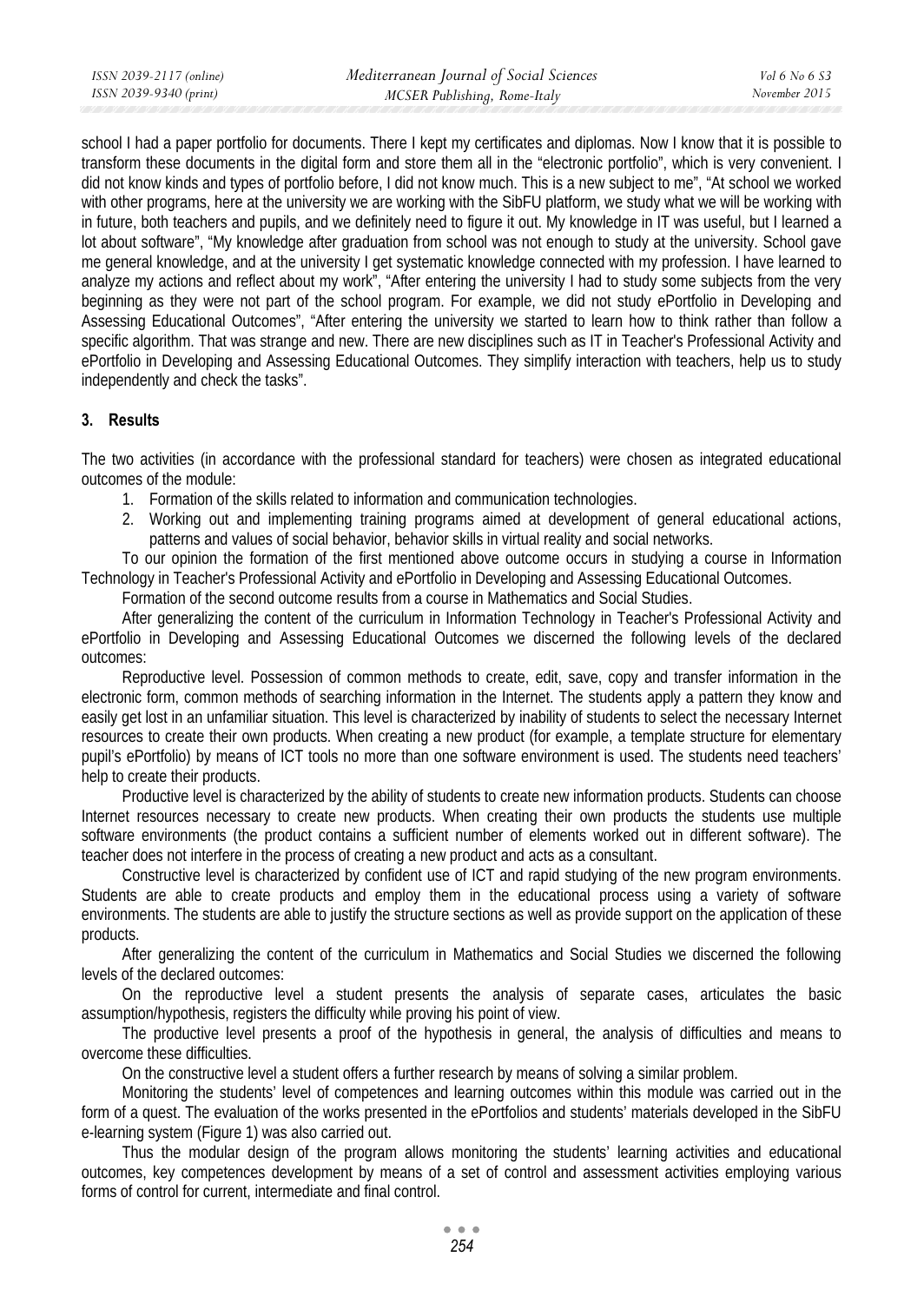

**Figure 1 –** Monitoring results (level of competences)

## **4. Discussion**

Realization of the curriculum within this module supports the role of practical training in learning and changes the structure and content of practical training; it increases the number of undergraduate students considering teaching prospective in terms of career development.

*Labor activities* acquired within this module are the basis for subsequent labor activities of the next modules:

- Formation of general educational activities.
- Assessing students' educational outcomes, subject and metasubject competences on the basis of ePortfolio method.
- Managing groups of pupils, motivating them for learning and cognitive activity (networking, ePortfolio).
- Constructing a lesson including the use of ICT.
- Formation of rich information educational environment to support the children's development; the environment corresponding to the principles of mental activity education.
- Using information resources in working with children including distance resources and distance education; helping children to study and use such resources independently.

At this stage the students start preparing to enter a higher education program in Psychological and Pedagogical Education (Elementary teacher, MA) which is aimed at preparing the students for the following job functions:

- management of innovative educational programs;
- complex assessment and monitoring;
- tutor supervision;
- ability to support pupils' participation in competitions, research projects, intellectual marathons and student conferences.

These skills and knowledge are described in the professional standard for teachers (Professional standard for teachers, 2014). The authors highlighted them as landmarks for planning educational outcomes of students – the landmarks which should be reached upon completion of the module.

The developed materials can be used by higher educational teacher training institutions which, like the Institute of Education, Psychology and Sociology of SibFU, have a long experience in networking with teacher training colleges of the region both in the framework of federal experimental projects and in the joint innovative and research projects aimed at the development of human resources of the Krasnoyarsk Territory.

# **5. Conclusion**

The project in training elementary teachers in accordance with the professional standard for teachers and the new Federal state educational standard in higher education (area of specialization "Teacher Education") is going on. During the second term the students study a module devoted to Theoretical and Experimental Grounds of Psychological and Pedagogical Activity and a module devoted to Child Developmental Psychology and Pedagogy.

Student's work within the modules is aimed at developing the competences and labor activities necessary for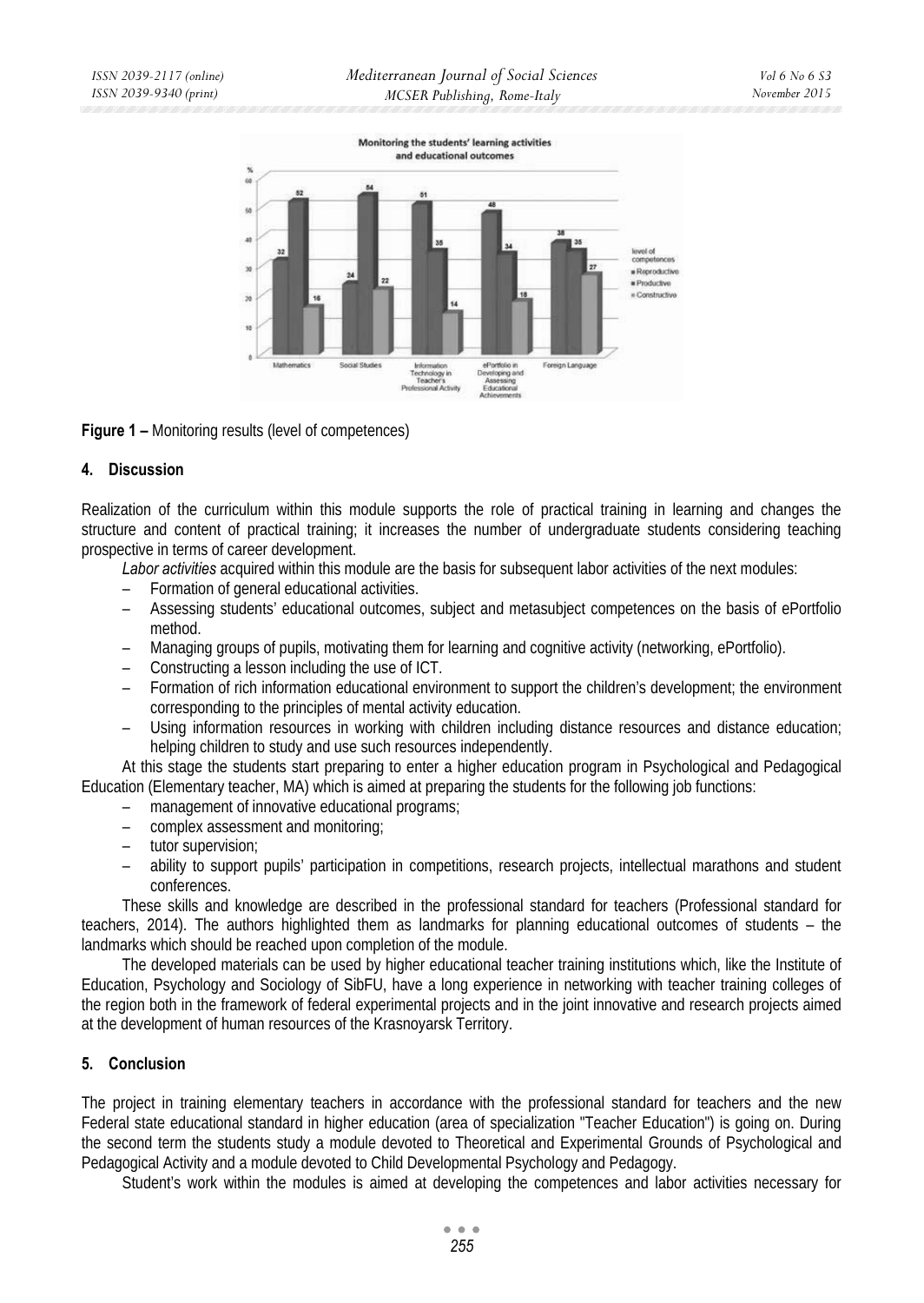future teachers – as it was planned by the developers of the modules. From the point of view of the authors the successful implementation of the third and fourth modules and reaching the educational outcomes becomes possible on the basis of the previous experience – implementing the first module in Mathematics and Natural Sciences, and after considering the errors and difficulties which might happen. The authors believe that special attention should be given to organizing students; practical sessions at schools, especially to building cooperation between school tutors and university supervisors.

It is necessary that school tutors receive continuous methodological support from university supervisors. For this purpose before the beginning of a practical session at school the university held a two-day workshop for school teachers (tutors). The workshop was devoted to the goals and objectives of the students' practical session. The school tutors were informed about the tasks the students were supposed to accomplish within this period of study. School tutors received guidelines and clear instructions about what kind of specific activities does the student practical work include and what support do the students need when they are at school within the whole period of the practical session. The university organized professional development courses for school teachers offering the tutors methodological support within the whole period of the practical session.

## **6. Acknowledgement**

The study was supported by the State contract for execution of works (provision of services), Call # 2014-04.03-05-043- F-132.054. Project name "Supporting practical training in Elementary teacher training programs (bachelor's degree), area of specialization "Education and Pedagogy", program "Psychological and pedagogical education" (elementary teacher) on the bases of network interaction of educational institutions offering programs of higher education and secondary professional educational institutions".

## **References**

Agbenyega, J. (2012) How we view our theoretical competency: Early childhood pre-service teachers' self-evaluation of a professional placement experience. *Australian Journal of Early Childhood*. Volume 37, 2.

- Anagnostopoulos, D., Smith, E.R., & Basmadjian, K.G. (2010) Bridging the university-school divide: Horizontal expertise and the "twoworlds pitfall". (2010). *Journal of Teacher Education*. Volume 61, Issue 1-2. pp. 89–99.
- Bolotov, V.A. (2014 a) Program in modernization of teacher education for 2014-2017.
- Bolotov, V.A. (2014 b) Issues on the reform in pedagogical education. Psichologicheskaya nauka i obrazovaniye. V. 19. 2014. 3. pp. 32- 40.
- Brante, G., Holmqvist Olander, M., Holmquist, P.-O., & Palla, M. (2015) Theorising teaching and learning: pre-service teachers' theoretical awareness of learning. European Journal of Teacher Education. Volume 38, Issue 1. pp. 102-118.

Continuing education: a didactic system of the activity-based method (2005). Moscow.

Davydov, V.V. (2000) The concept of the humanization of the Russian elementary education (the necessity and possibility of working out an integrated system of developing elementary education). Russian Academy of Education. *Vestnik*. 7.

Federal state educational standard in elementary education. (2009) http://минобрнауки.рф/документы/922/файл/748/ФГОС\_НОО.рdf.

- Federal state educational standard in higher education in psychological and pedagogical education (bachelor's degree), area of specialization 44.03.02. (2013). http://www.mgpu.ru/materials/31/31692.doc.
- Gleeson, D., Hughes, J., O'Leary, M., & Smith, R. (2015) The state of professional practice and policy in the English further education system: a view from below. *Research in Post-Compulsory Education*. Volume 20, Issue 1. pp. 78–95.
- Gravett, S., Petersen, N., & Petker, G. (2007) Integrating foundation phase teacher education with a 'teaching school' at the University of Johannesburg. *Journal of Teacher Education*. Volume 58, Issue 2. pp. 138–152.
- Guruzhapov, V.A. (2010 a) Educational activity in developing education (D.B. Elkonin V.V. Davydov's system): tutorial. Moscow. ANO "PEB".

Guruzhapov, V.A. (2010 b) Essays on psychological support of innovative educational school activity. Moscow. ANO "PEB".

Guruzhapov, V.A., & Margolis, A.A. (2014) Designing a model of practice-oriented teacher training for undergraduate training for bachelor's degree in psychological and pedagogical education (elementary teacher) through networking of educational institutions offering higher education and primary education. Psichologicheskaya nauka i obrazovaniye. V. 19. 3. pp. 143–159.

Henning, E., & Gravett, S. (2011) Pedagogical craft and its science: Janus-faced in pre-service teacher education. *Education as Change*. Volume 15. pp. 21-33.

Kasprzhak, A.O. (2014) Issues on developing modules of the basic professional academic programs (bachelor's degree).

Kasprzhak, A.G., & Kalashnikov, S.P. (2014) Priority of educational outcomes as a tool for modernization of teacher training programs. Psichologicheskaya nauka i obrazovaniye. V. 19. 3. pp. 87-104.

Margolis, A.A. (2014 a) Requirements to modernization of the basic professional educational programs in teacher training in accordance with the professional standard for teachers: proposals in implementing the activity-based approach in teacher training.